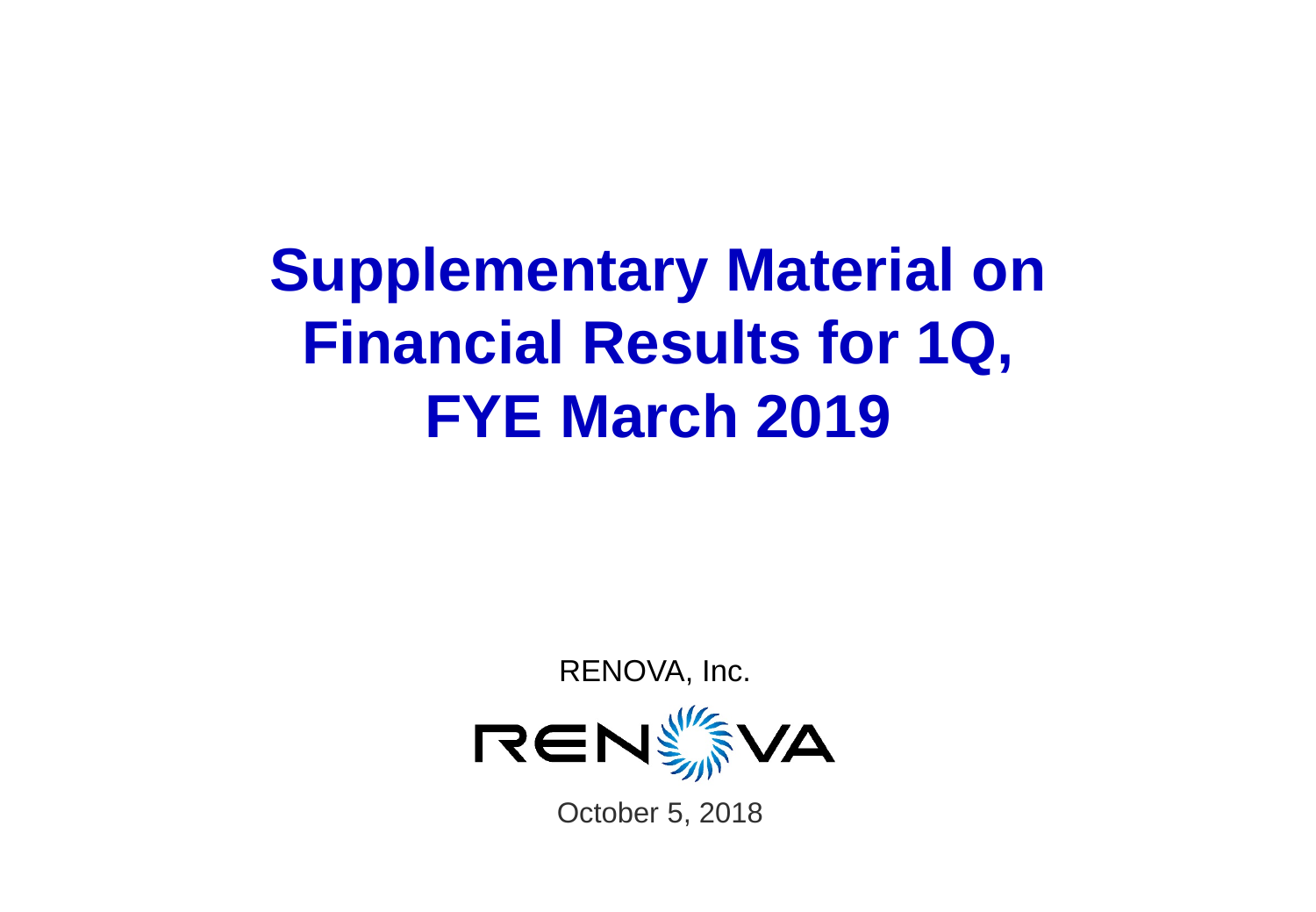

### **Disclaimer**

This document has been prepared to provide corporate information and other details about RENOVA, Inc ("RENOVA," hereafter) and the RENOVA Group, and does not constitute solicitation to acquire shares or other securities issued by RENOVA, whether in Japan or overseas.

Information listed herein concerning industry and market trends, the economic climate and so on has been prepared based on currently available information. RENOVA does not guarantee the veracity, accuracy, reasonableness or completeness of the information and assumes no obligation to update the particulars of any information.

Moreover, RENOVA Group plans, forecasts, estimates, predictions and other forward-looking information described herein represent only the current determinations or ideas of RENOVA. Actual RENOVA Group operating results, financial status and other outcomes may diverge considerably from the details described herein and the estimates made on that basis due to a variety of factors including trends in energy policy, legislation, schemes, markets and other institutions in Japan and overseas, the status of licenses and permits required for RENOVA Group projects, success or failure in the acquisition and development of land and power generating facilities, etc., along with fluctuations in weather, climate and the natural environment.

As a general rule and unless indicated otherwise, consolidated figures are used for the monetary amounts listed in this document. As amounts less than one million yen are rounded down, totals in each column may not match. In this document, current(quarterly) profit is listed as net(quarterly) income attributable to owners of the parent.

For inquiries about this document: IR Office, RENOVA, Inc. Telephone: 03-3516-6263 Email: ir@renovainc.com IR website: http://www.renovainc.com/en/ir

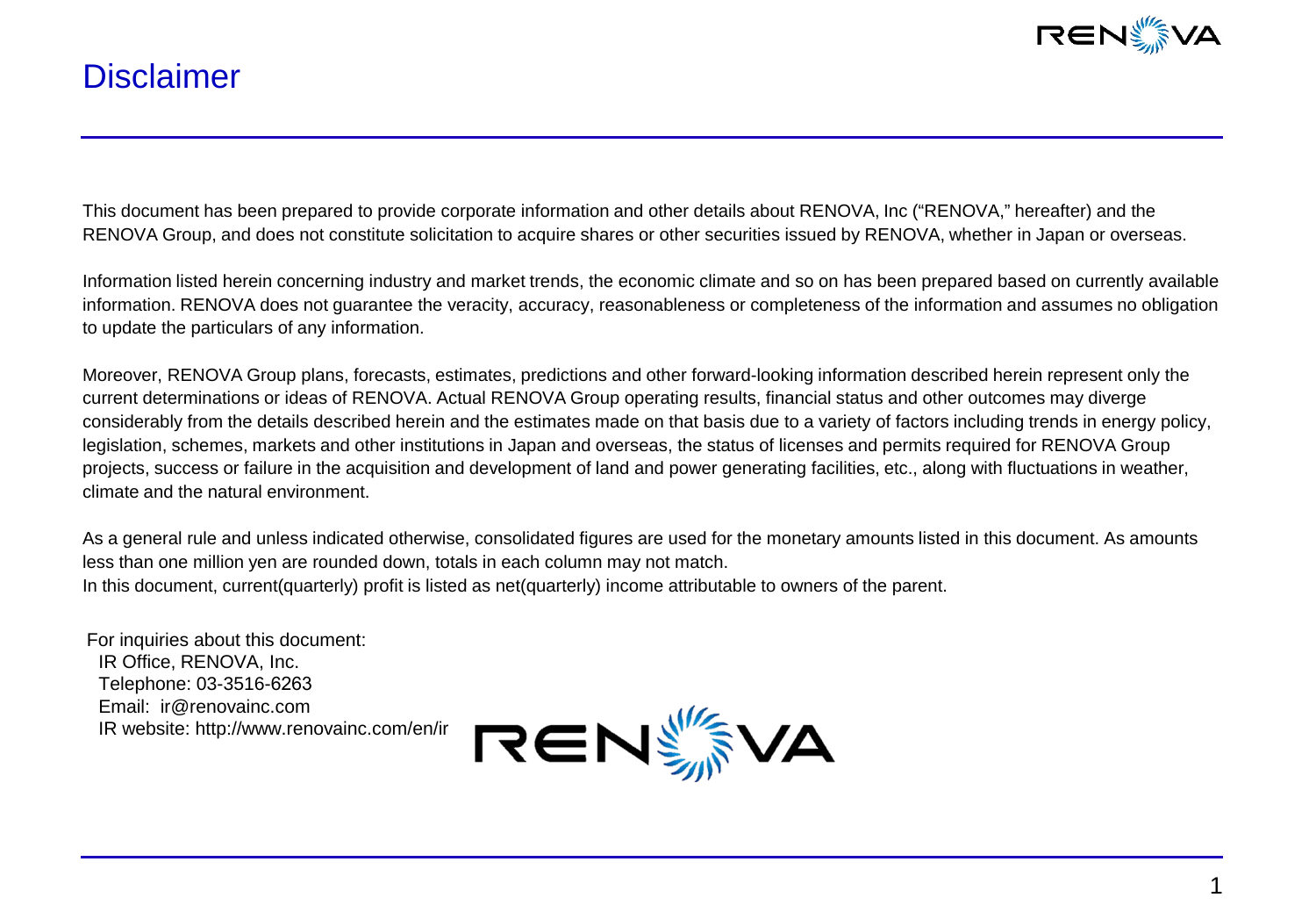

# Key Highlights of Financial Results for 1Q, FYE March 2019

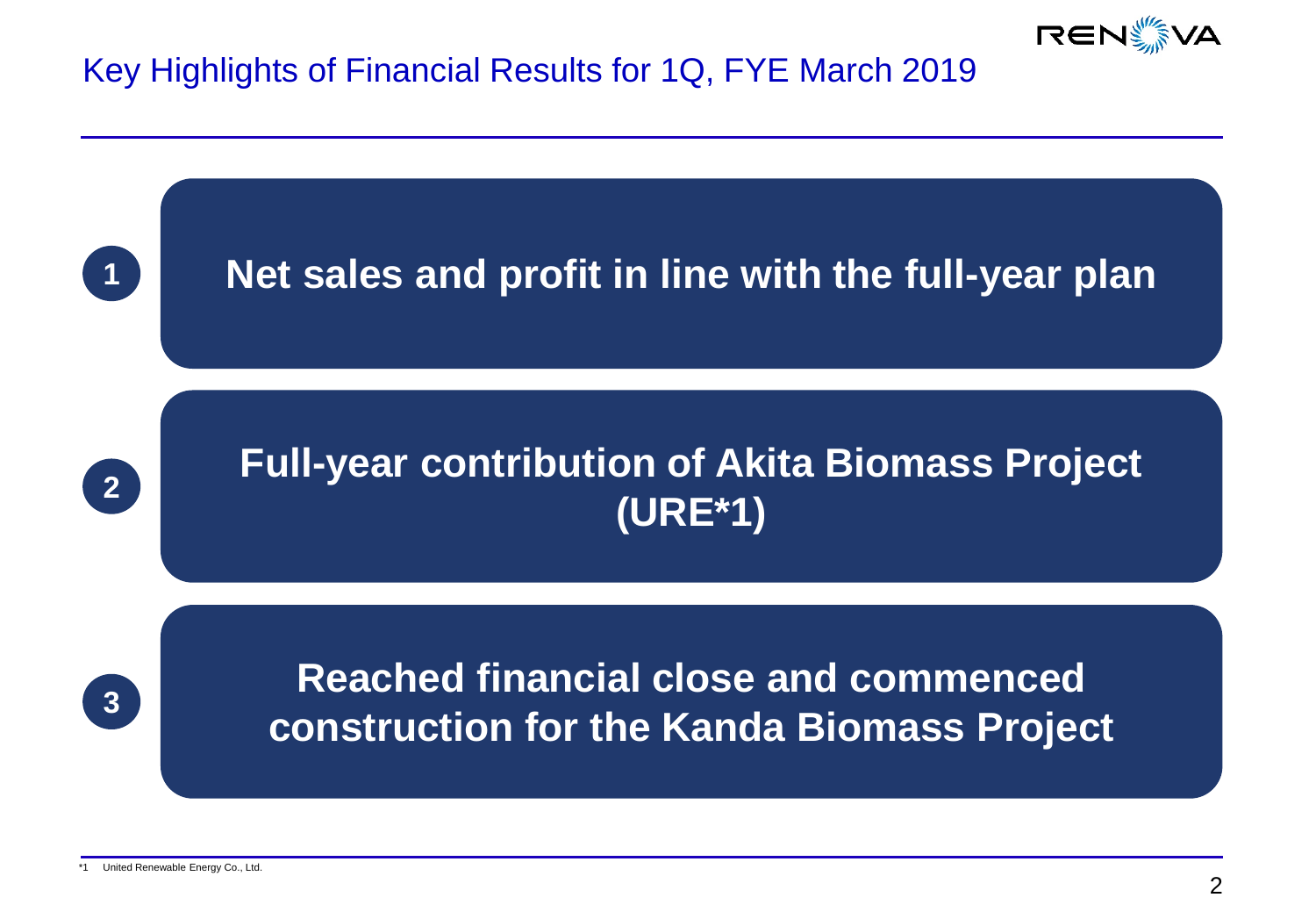

# Trend in Net Sales and EBITDA

#### (Million yen, %)

- Net sales for the first quarter of FYE 3/2019 grew from the same period of the previous year, driven by consolidation of URE (Akita Biomass) and steady power generation at our solar PV plants.
- In comparison, EBITDA growth was more muted due to the lower EBITDA margin of biomass power plants when compared with solar PV projects, and an increase in development expenses including personnel costs.



\*1 EBITDA = Ordinary profit + Net interest expenses + Depreciation + Amortization of long-term prepaid expenses (Amortization of grid connection costs and amortization of deferred consumption tax) + Amortization of goodwil assets (Amortization of business commencement expenses and amortization of deferred organization expenses). EBITDA is neither subject to audit nor quarterly review.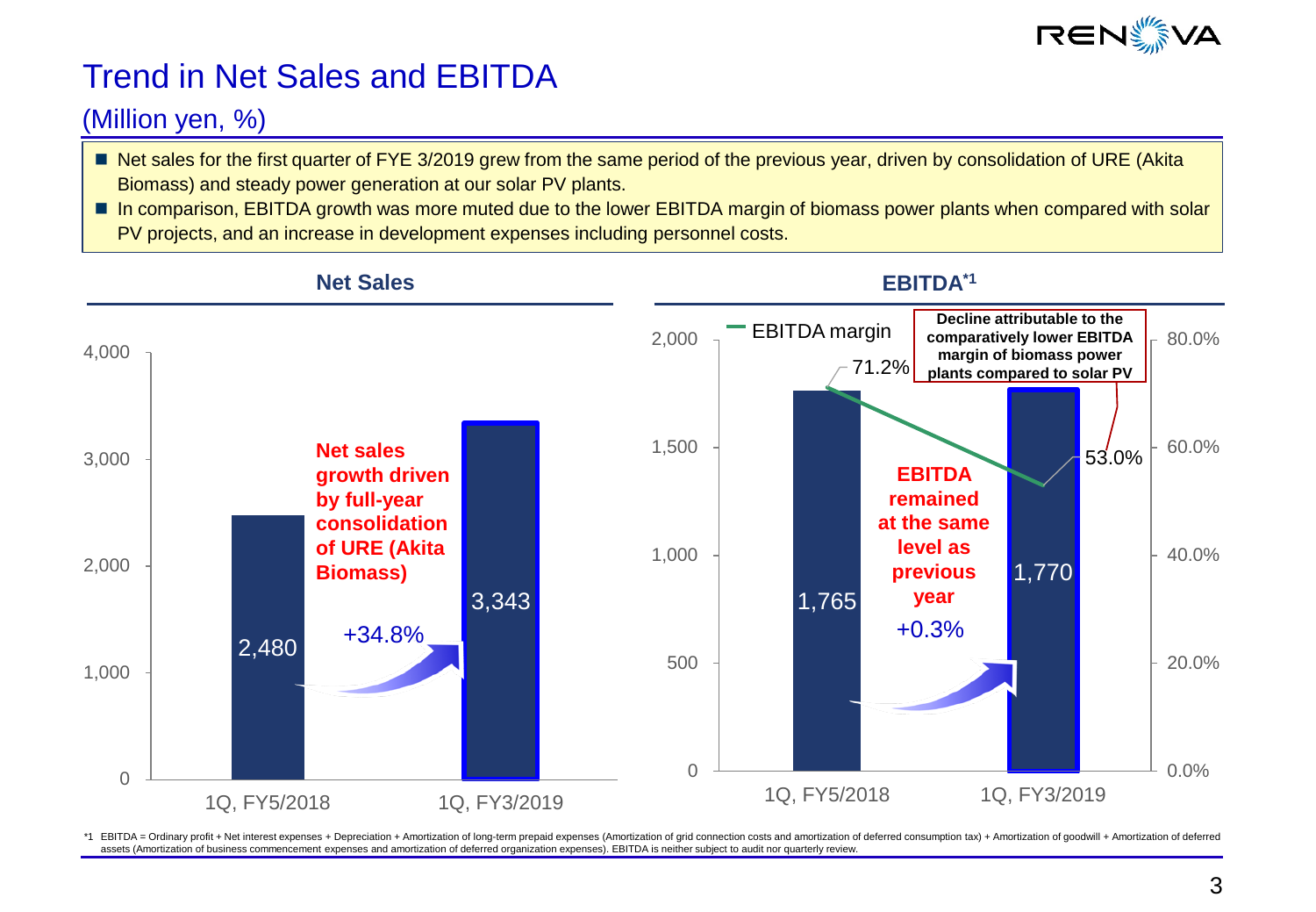

### Quarterly Financial Highlights

### (Million yen,%)

**Financial results are in line with the full-year forecasts.** 

■ Recognized development fee revenue for Kanda Biomass during 1Q.

■ Consolidation of Akita Biomass was a key driver of year on year growth for the quarter.

|                                          | <b>FY5/2018</b><br><b>1Q YTD</b> | <b>FY3/2019</b><br><b>1Q YTD</b> | FY3/2019<br>(Full-year plan)                |        | <b>Ratio to</b><br>full-year plan |
|------------------------------------------|----------------------------------|----------------------------------|---------------------------------------------|--------|-----------------------------------|
| <b>Net Sales</b>                         | 2,480                            | 3,343                            | EBITDA growth was<br>muted due to the       | 13,000 | 25.7%                             |
| EBITDA*1                                 | 1,765                            | 1,770                            | comparatively lower<br>EBITDA margin of     | 6,500  | 27.2%                             |
| <b>EBITDA</b> margin                     | 71.2%                            | $53.0\%$                         | biomass power<br>plants, and an             | 50.0%  |                                   |
| <b>Operating profit</b>                  | 1,163                            | 1,072                            | increase in<br>development                  | 3,700  | 29.0%                             |
| <b>Ordinary profit</b>                   | 878                              | 643                              | expenses<br>Continued                       | 2,100  | 30.6%                             |
| <b>Extraordinary income</b>              |                                  |                                  | aggressive<br>investment for                |        |                                   |
| <b>Extraordinary losses</b>              | 19                               | $\overline{2}$                   | future growh                                |        |                                   |
| <b>Profit</b>                            | 471                              | 241                              | Profit attributable to<br>non-controlling   | 900    | 26.8%                             |
| EPS (yen) <sup>*2</sup>                  | 6.41                             | 3.25                             | interests increased<br>with the             | 12.12  |                                   |
| LTM ROE*3                                | 18.3%                            | 7.6%                             | consolidation of<br>Akita Biomass.          |        |                                   |
| Number of power plants in<br>operation*4 | 8(1)                             | 8(0)                             | (Profit attributable<br>to owners of parent | 8(0)   |                                   |
| Capacity (MW) <sup>*5</sup>              | 162.3                            | 163.7                            | decreased in<br>comparison.)                | 163.7  |                                   |

\*1 EBITDA = Ordinary profit + Net interest expenses + Depreciation + Amortization of long-term prepaid expenses (amortization of grid connection costs and amortization of deferred consumption taxes) + Amortization of goodw deferred assets (amortization of business commencement expenses and amortization of deferred organization expenses). EBITDA is neither subject to audit nor quarterly review.

\*2 The EPS value does not consider adjustment for dilutive shares. This value has been calculated from the average number of shares after share splits on the assumption that share splits effective on May 1 and September 1, the beginning of the previous fiscal year .

\*3 For the purpose of calculating LTM ROE, the profit figure for the most recent 12-month period is used, and the equity figure used is the simple average of the values at the beginning of the most recent 12-month period a month. \*4 The figures in parentheses () represents the number of power plants to which equity method investment is applied. \*5 The capacity figures represent gross generation capacity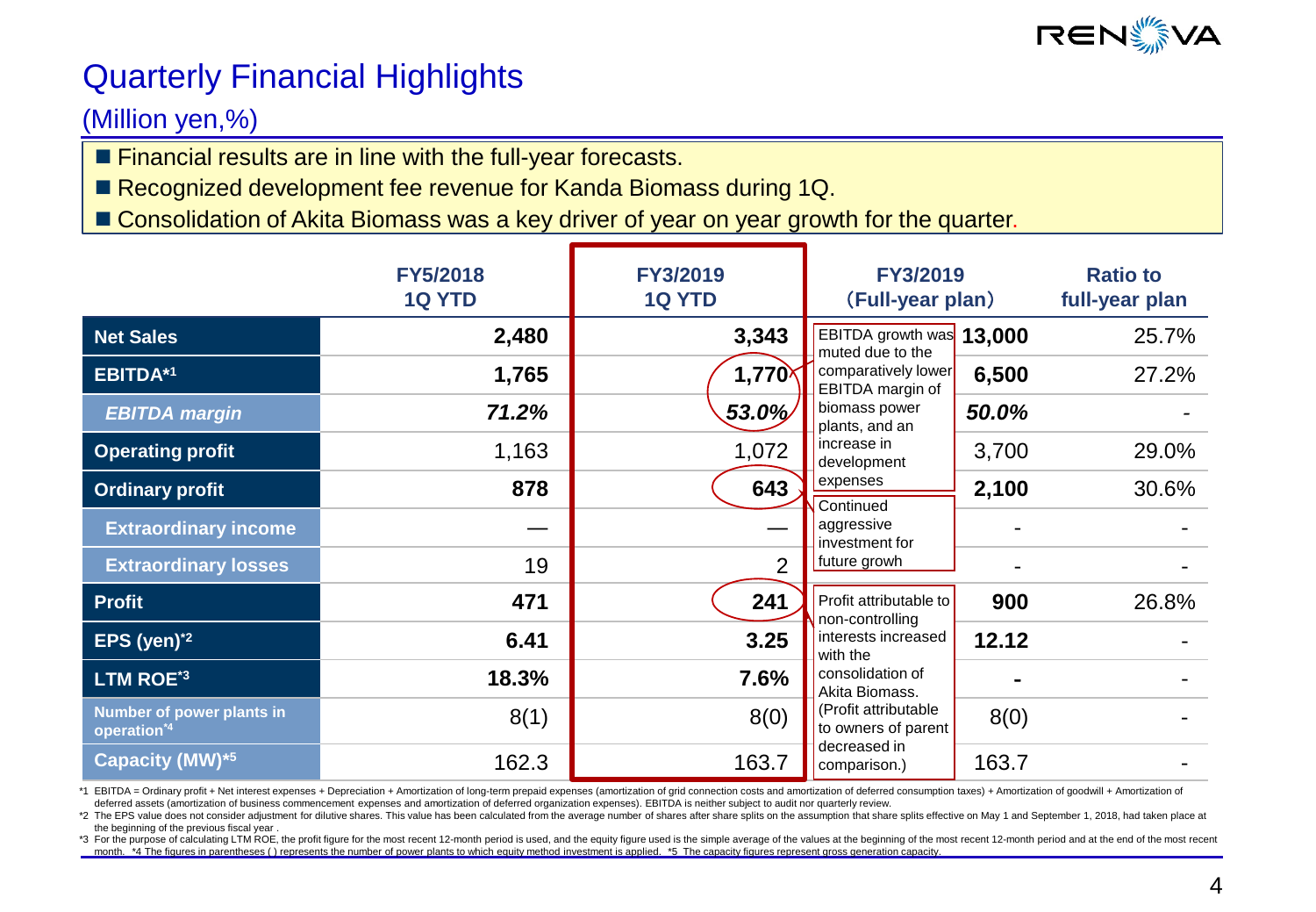

# Quarterly Results by Segment (Continuing Operations)\*1

#### (Million yen)

- Consolidation of Akita Biomass and recognition of a development fee from the Kanda Biomass project contributed to yearon-year growth for the quarter.
- Increase in development expenses compared to the same period of the previous year is in line with the full-year plan.

|                                                                                                       |                           | <b>FY5/2018</b><br><b>1Q YTD</b> | <b>FY3/2019</b><br><b>1Q YTD</b> |                                                            | FY3/2019<br>(Full-year plan) | <b>Ratio to</b><br>full-year plan |
|-------------------------------------------------------------------------------------------------------|---------------------------|----------------------------------|----------------------------------|------------------------------------------------------------|------------------------------|-----------------------------------|
| <b>Renewable Energy</b><br><b>Power Generation</b><br><b>Business (A)</b>                             | <b>Net sales</b>          | 2,056                            | 3,003                            | Net sales and<br>EBITDA growth                             | 11,300                       | 26.6%                             |
|                                                                                                       | <b>EBITDA</b>             | 1,768                            | 2,020                            | were driven by<br>consolidation of<br>URE and              | 6,900                        | 29.3%                             |
|                                                                                                       | <b>Ordinary</b><br>profit | 895                              | 928/                             | steady power<br>generation at<br>our solar PV              | 2,600                        | 35.7%                             |
| <b>Renewable Energy</b><br><b>Development and</b><br><b>Operation Business</b><br>+ Elimination (B)*1 | <b>Net sales</b>          | 423                              | 339                              | plants.                                                    | 1,700                        | 20.0%                             |
|                                                                                                       | <b>EBITDA</b>             | $\triangle 3$                    | $\triangle$ 249                  | Development<br>fees recorded<br>in the 1st<br>quarter were | ▲400                         | <b>NM</b>                         |
|                                                                                                       | <b>Ordinary</b><br>profit | $\triangle$ 16                   | ▲285                             | less than those<br>in the previous<br>year.                | ▲500                         | <b>NM</b>                         |
| <b>Total of Continuing</b><br><b>Operations (A + B)</b>                                               | <b>Net sales</b>          | 2,480                            | 3,343                            | Active<br>investment for                                   | 13,000                       | 25.7%                             |
|                                                                                                       | <b>EBITDA</b>             | 1,765                            | 1,770                            | development,<br>including<br>personnel                     | 6,500                        | 27.2%                             |
|                                                                                                       | <b>Ordinary</b><br>profit | 878                              | 643                              | expenses                                                   | 2,100                        | 30.6%                             |

\*1 Compensation from business development that corresponds to RENOVA's stake in subsidiaries and affiliated companies is regarded as transactions within the consolidated group and eliminated in consolidated operating results.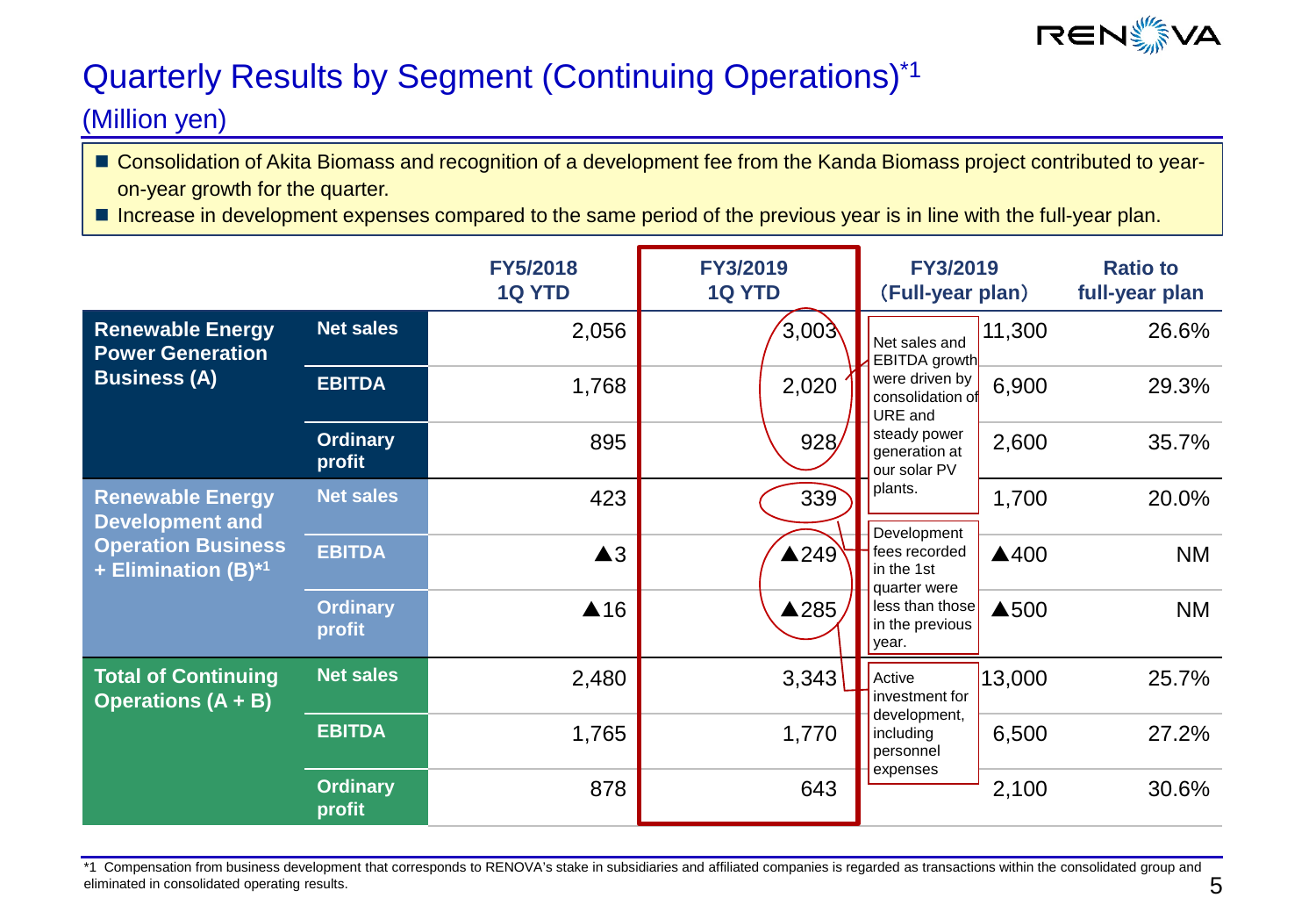

# Trend in Monthly Electricity Sales Volume by Power Plant\*1

#### (MWh\*2)

- Output from solar PV plants is seasonal and is relatively larger from spring to fall due to favorable weather.
- Biomass power plants maintain stable output except during scheduled annual shutdown maintenance in every year May.



\*1 Fiscal year-end for each power plant is March 31, and RENOVA's consolidated fiscal year-end is May 31. The figures of each power plant recorded from April to March the following year are recorded in RENOVA's consolidate statements. RENOVA changed its fiscal period from the twelve month period ending May of 31 to the twelve month period ending March 31 effective from the current fiscal year. \*2 Units express power generation volume (1 MWh = 1,000 kWh)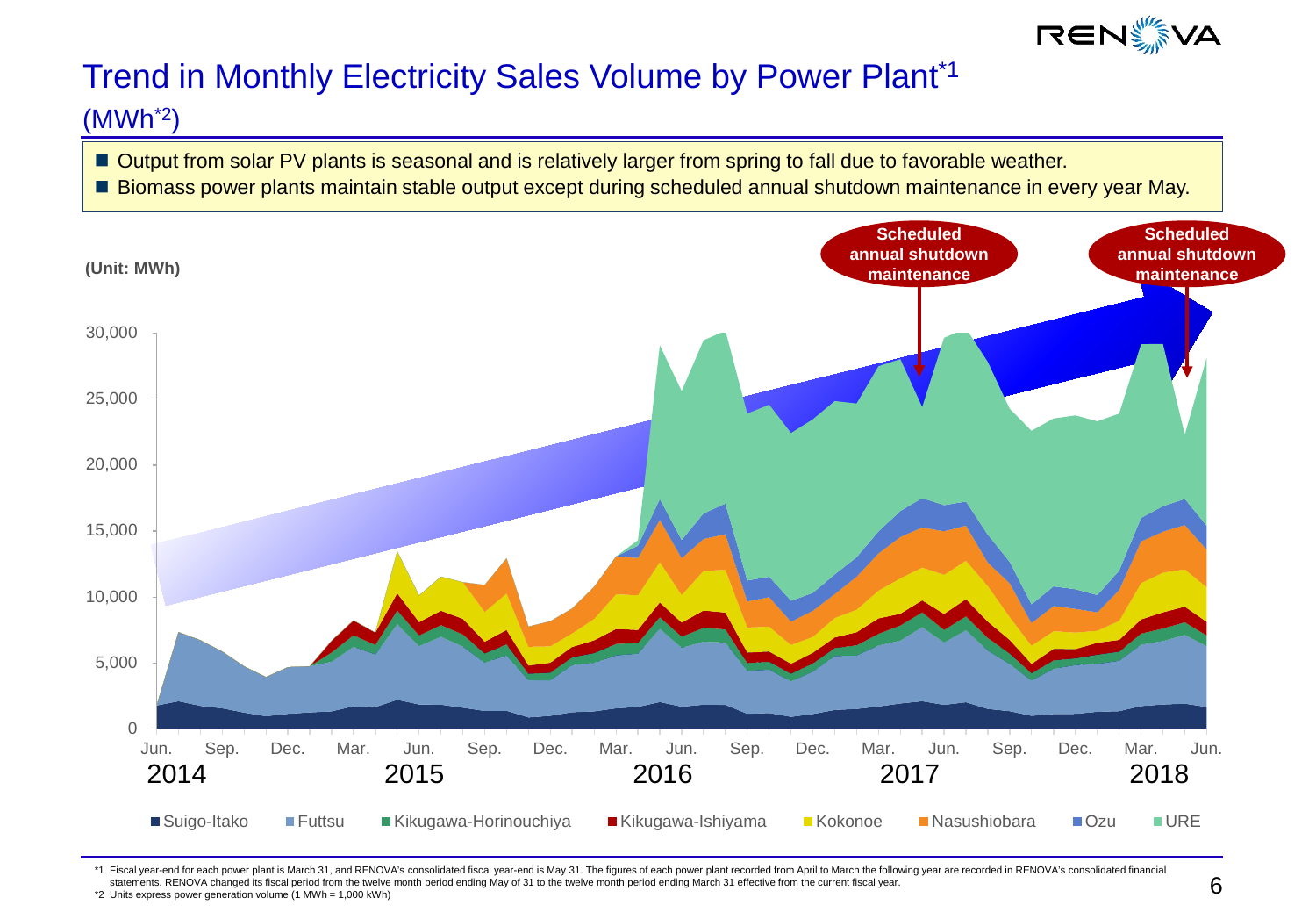

# Composition of EBITDA

#### (Million yen)

 While EBITDA increased due to consolidation of Akita Biomass, results were generally unchanged as a result of increased development costs, including personnel expenses.

|                                                                  | <b>FY5/2018</b><br><b>1Q YTD</b> | <b>FY3/2019</b><br><b>1Q YTD</b> | <b>Change</b>   | Increase in development                  |
|------------------------------------------------------------------|----------------------------------|----------------------------------|-----------------|------------------------------------------|
| <b>Ordinary profit</b>                                           | 878                              | 643                              | $\triangle$ 234 | expenses including<br>personnel expenses |
| Net interest expense(+)                                          | 277                              | 331                              | 53              | Increase due to<br>consolidation of URE  |
| Interest income                                                  | $\overline{0}$                   | $\overline{0}$                   | $\Omega$        |                                          |
| Interest expense +interest<br>on asset retirement<br>obligations | 277                              | 332                              | 54              |                                          |
| Depreciations (+)                                                | 515                              | 687                              | 171             | Increase due to<br>consolidation of URE  |
| <b>Amortization of long-term</b><br>prepaid expenses $*1$ (+)    | $\overline{4}$                   | 6                                | $\overline{2}$  |                                          |
| Amortization of goodwill(+)                                      | $\overline{7}$                   | 8                                | $\Omega$        |                                          |
| <b>Amortization of deferred</b><br>assets $2$ (+)                | 82                               | 93                               | 11              |                                          |
| <b>EBITDA</b>                                                    | 1,765                            | 1,770                            | 5               |                                          |

\*1 Amortization of long-term prepaid expenses = Amortization of grid connection costs + Amortization of deferred consumption taxes..

\*2 Amortization of deferred assets = Amortization of business commencement expenses + Amortization of deferred organization expenses.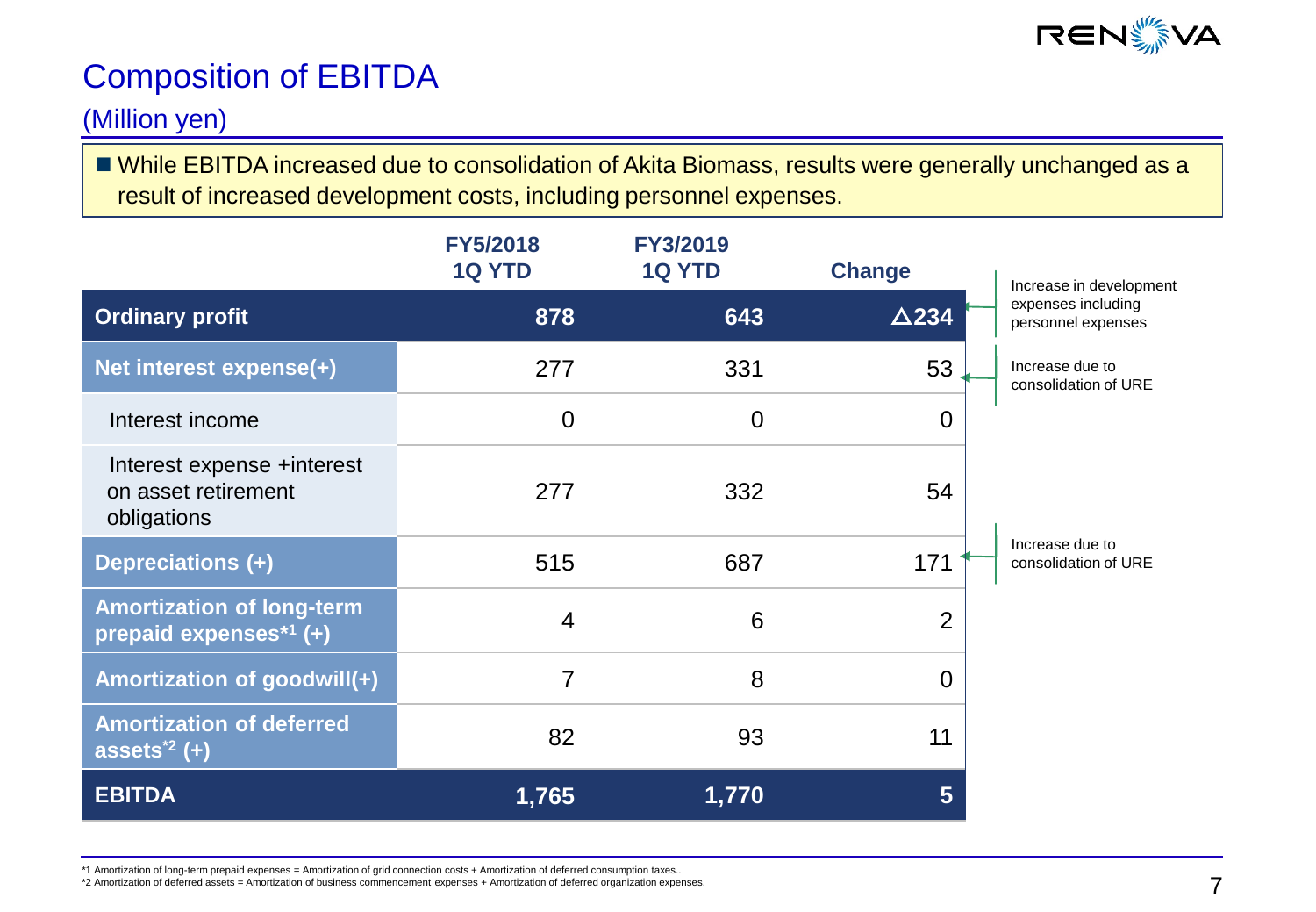

### Balance Sheet

#### (Million yen)

**The Total assets increased as a result of increased borrowings to fund development costs and investments.** Shareholders' equity increased due to an increase in retained earnings.

|                                                  | As of<br><b>FY5/2018</b> | End of 1Q of<br><b>FY3/2019</b> | <b>Change</b>      | <b>Major Factors of</b><br><b>Increase/Decrease</b>                                                                                    |
|--------------------------------------------------|--------------------------|---------------------------------|--------------------|----------------------------------------------------------------------------------------------------------------------------------------|
| <b>Current assets</b>                            | 19,185                   | 21,564                          | 2,378              | Increase in development cost advances<br>paid for projects                                                                             |
| <b>Non-current assets</b>                        | 45,697                   | 46,822                          | 1,125              |                                                                                                                                        |
| Property, plant and equipment                    | 40,684                   | 40,259                          | ▲424               |                                                                                                                                        |
| Intangible assets                                | 1,289                    | 1,271                           | $\triangle$ 17     |                                                                                                                                        |
| Investments and other assets                     | 3,723                    | 5,291                           | 1,567              | Increase in Funding for development of<br>new biomass power plants and increased<br>investment for off-shore wind power<br>development |
| <b>Deferred assets</b>                           | 830                      | 736                             | ▲93                |                                                                                                                                        |
| <b>Total assets</b>                              | 65,713                   |                                 |                    |                                                                                                                                        |
| Interest-bearing debt*1                          | 49,189                   | 52,286                          | 3,096              | Increase in borrowings to fund<br>development costs and investments                                                                    |
| <b>Other liabilities</b>                         | 5,653                    | 5,662                           | 9                  |                                                                                                                                        |
| <b>Total liabilities</b>                         | 54,843                   | 57,949                          | 3,105              |                                                                                                                                        |
| <b>Shareholders' equity</b>                      | 7,673                    | 7,916                           | 243                | Increase in retained earnings                                                                                                          |
| <b>Accumulated other</b><br>comprehensive income | $\triangle 25$           | $\triangle 29$                  | $\triangle 3$      |                                                                                                                                        |
| <b>Subscription rights to shares</b>             | 5                        | 3                               | $\blacktriangle$ 2 | Exercise of share options                                                                                                              |
| <b>Non-controlling interests</b>                 | 3,216                    | 3,284                           | 67                 |                                                                                                                                        |
| <b>Total net assets</b>                          | 10,870                   | 11,174                          | 304                |                                                                                                                                        |

\*1 Interest-bearing debt = short-term loans payable + current portion of long-term loans payable + long-term loans payable + lease obligations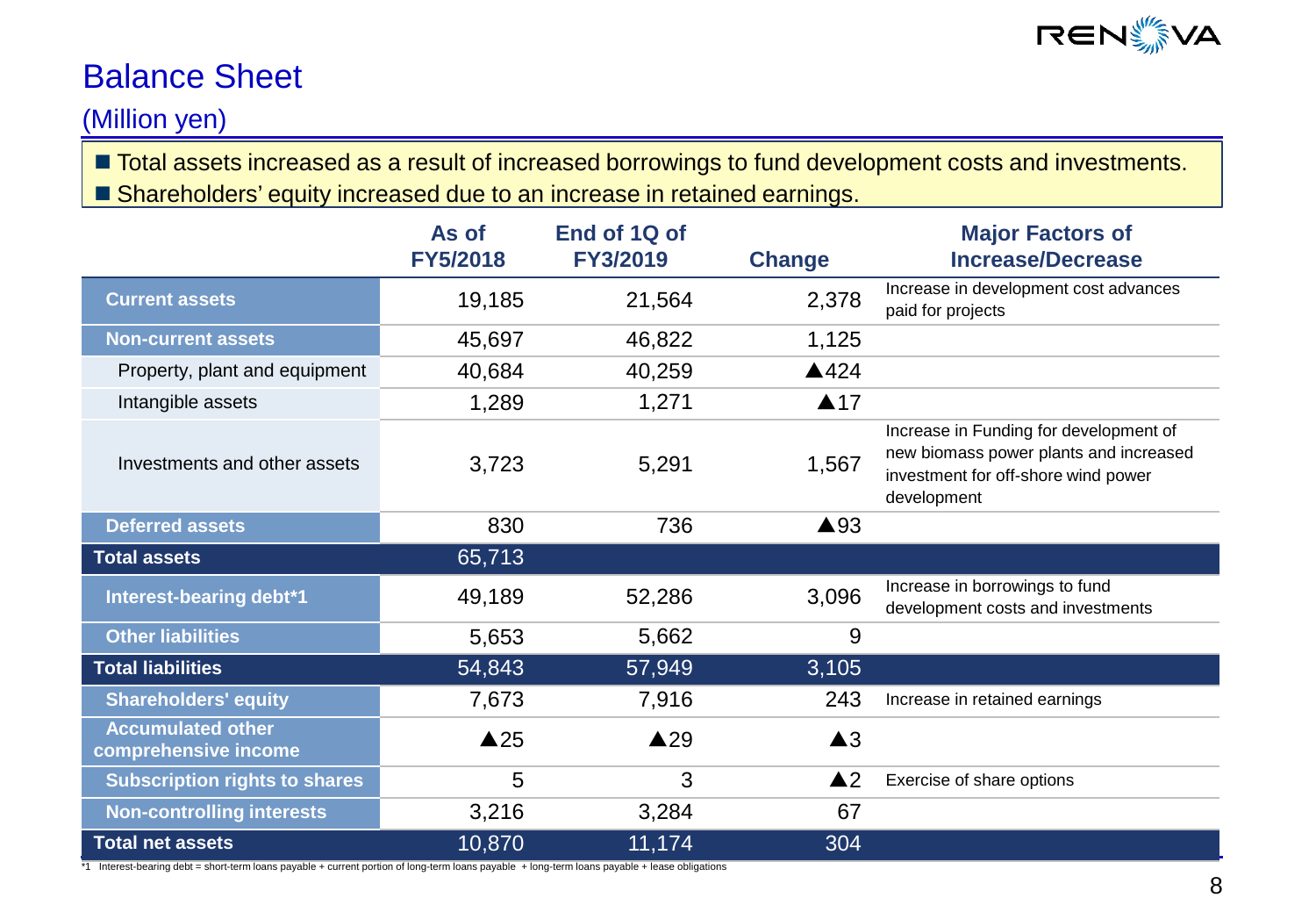

# Key Balance Sheet Items and Credit Metrics

(Million yen)

Key credit metrics are largely unaffected despite an increase in borrowings to fund development costs and investments.

|                                                |                                         | As of<br>FY 5/2018 | End of 1Q of<br>FY 3/2019 | <b>Change</b>     | <b>Major Factors of</b><br><b>Increase/Decrease</b>       |
|------------------------------------------------|-----------------------------------------|--------------------|---------------------------|-------------------|-----------------------------------------------------------|
| <b>Key</b><br>balance<br>sheet<br><b>items</b> | <b>Total assets</b>                     | 65,713             | 69,123                    | 3,410             |                                                           |
|                                                | <b>Net assets</b>                       | 10,870             | 11,174                    | 304               | Increase in retained<br>earnings                          |
|                                                | <b>Shareholders' equity</b>             | 7,648              | 7,887                     | 239               | Increase in retained<br>earnings                          |
|                                                | Net interest-bearing debt <sup>*1</sup> | 35,070             | 38,370                    | 3,299             |                                                           |
|                                                | <b>Cash and deposits</b>                | 14,118             | 13,915                    | ▲203              |                                                           |
|                                                | Interest-bearing debt*1                 | 49,189             | 52,286                    | 3,096             | Increase in<br>Borrowings to fund<br>development projects |
| <b>Financial</b><br>health                     | <b>Equity ratio</b>                     | 11.6%              | 11.4%                     | $\triangle 0.2\%$ |                                                           |
| <b>indicators</b>                              | <b>Net asset ratio</b>                  | 16.5%              | $16.2\%$                  | $\triangle 0.3\%$ |                                                           |
|                                                | Net D/E ratio*1*2                       | 3.2x               | 3.4x                      | 0.2x              |                                                           |
|                                                | Net Debt / LTM EBITDA*2*3               | 5.6x               | 6.1x                      | 0.5x              |                                                           |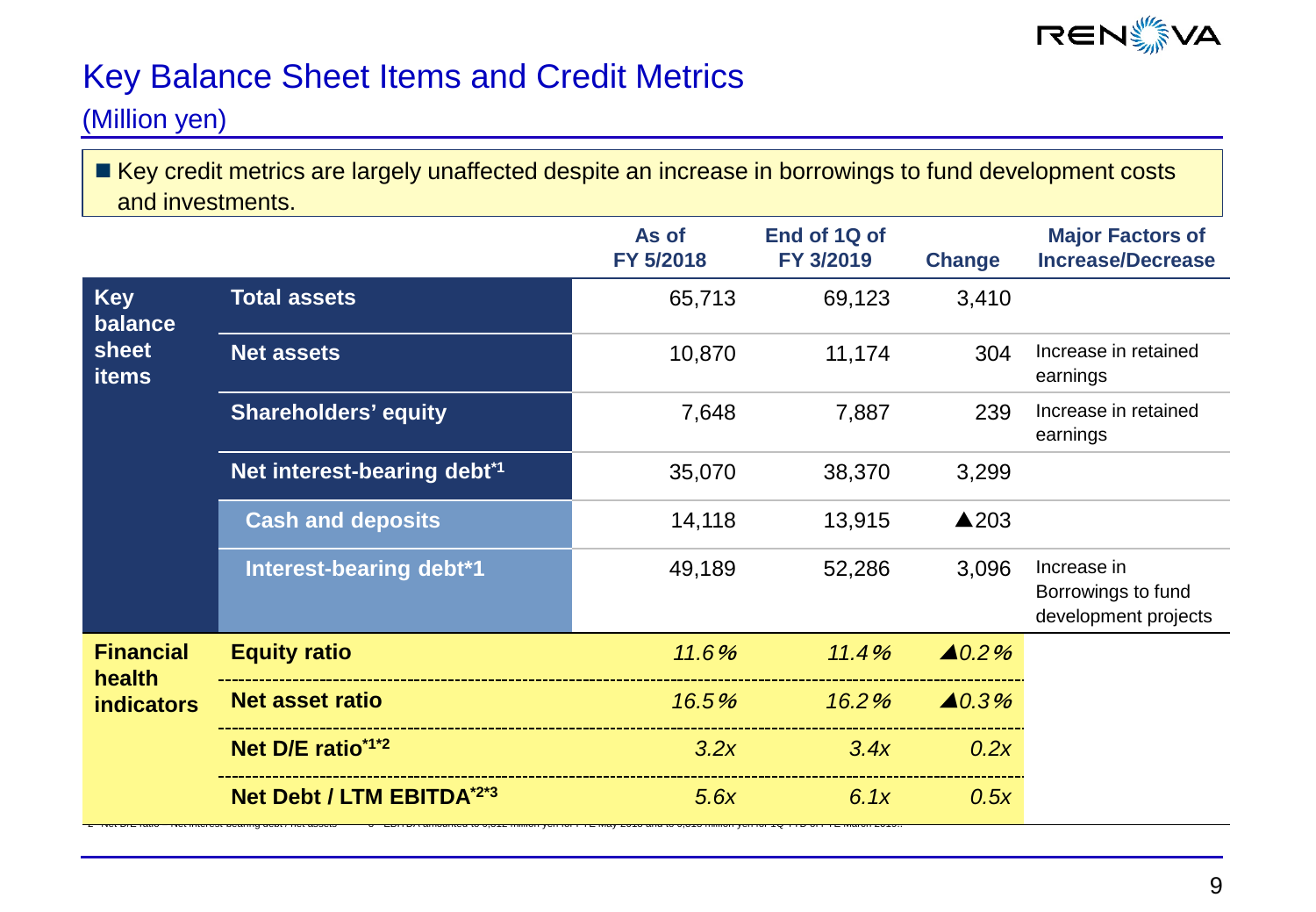

# RENOVA's Generation Portfolio and Pipeline (1/2)

List of plants in operation, under construction and pipeline projects<sup>\*1</sup> (as of October 5, 2018)

■ Currently constructing a total of 210MW of solar PV capacity at 5 separate sites. Expecting sequential COD in 2019. ■ Total generation capacity of over 350MW in operation or under construction.

| <b>Energy</b><br><b>Source</b> | <b>Project Name</b>              | <b>Location</b> | <b>Power Generating</b><br><b>Capacity (MW)</b> | <b>Purchase Price<sup>*2</sup></b><br>$($ /kWh $)$ | <b>Current Status</b>                      | <b>Ownership</b><br><b>Interest</b> | <b>EIA Status</b>                                             | <b>COD (Target)</b> |
|--------------------------------|----------------------------------|-----------------|-------------------------------------------------|----------------------------------------------------|--------------------------------------------|-------------------------------------|---------------------------------------------------------------|---------------------|
| <b>Solar</b>                   | <b>Suigo-Itako</b>               | <b>Ibaraki</b>  | 15.3                                            | 440                                                | In operation                               | 68.0%                               |                                                               | 2014                |
|                                | <b>Futtsu</b>                    | Chiba           | 40.4                                            | 440                                                | In operation                               | 51.0%                               | $\sim$                                                        | 2014                |
|                                | Kikugawa-Ishiyama                | Shizuoka        | 9.4                                             | 440                                                | In operation                               | 63.0%                               |                                                               | 2015                |
|                                | Kikugawa-<br><b>Horinouchiya</b> | Shizuoka        | 7.5                                             | 440                                                | In operation                               | 61.0%                               |                                                               | 2015                |
|                                | <b>Kokonoe</b>                   | Oita            | 25.4                                            | 440                                                | In operation                               | 100%                                |                                                               | 2015                |
|                                | <b>Nasu-Shiobara</b>             | Tochigi         | $26.2^{*3}$                                     | 440                                                | In operation                               | 100%                                |                                                               | 2015                |
|                                | Ozu                              | Kumamoto        | 19.0                                            | ¥36                                                | In operation                               | 100%                                | $\sim$                                                        | 2016                |
|                                | <b>Karumai West</b>              | <b>Iwate</b>    | 48.0                                            | ¥36                                                | <b>Under construction</b>                  | $38.0\%$ <sup>*4</sup>              | $\sim$                                                        | 2019                |
|                                | <b>Karumai East</b>              | <b>Iwate</b>    | 80.8                                            | ¥36                                                | Under construction                         | 38.5%*4                             |                                                               | 2019                |
|                                | <b>Yokkaichi</b>                 | <b>Mie</b>      | 21.6                                            | ¥36                                                | Under construction                         | 38.0%*4                             | <b>Underway</b><br>(commencement of<br>construction approved) | 2019                |
|                                | Nasu-Karasuyama                  | <b>Tochigi</b>  | 19.2                                            | ¥36                                                | Under construction                         | $38.0\%$ <sup>*4</sup>              |                                                               | 2019                |
|                                | <b>Karumai Sonbou</b>            | <b>Iwate</b>    | 40.8                                            | ¥36                                                | Under construction                         | 46.0%*5                             |                                                               | 2021                |
|                                | <b>Project A</b>                 | Kyushu          | Appx.20                                         | ¥36                                                | Under assessment<br>(Grid-related bidding) |                                     |                                                               | Around 2022         |

\*1 Projects may be altered, postponed or cancelled in the course of development.

\*2 Purchase price is not the actual contractual price agreed to with the party that purchases the electricity, but the fixed purchase price (displayed without consumption tax) applied based on the FIT Scheme for each power

\*3 The capacity increased from 24.8MW to 26.2MW because additional panels came into operation in April 2018.

\*4 RENOVA holds the right to additionally acquire whole equity in the anonymous partnership currently owned by a co-sponsor on or after the date of completion of the power plant.

\*5 RENOVA holds the right to additionally acquire 9% equity in the anonymous partnership currently owned by a co-sponsor on or after the date of completion of the power plant.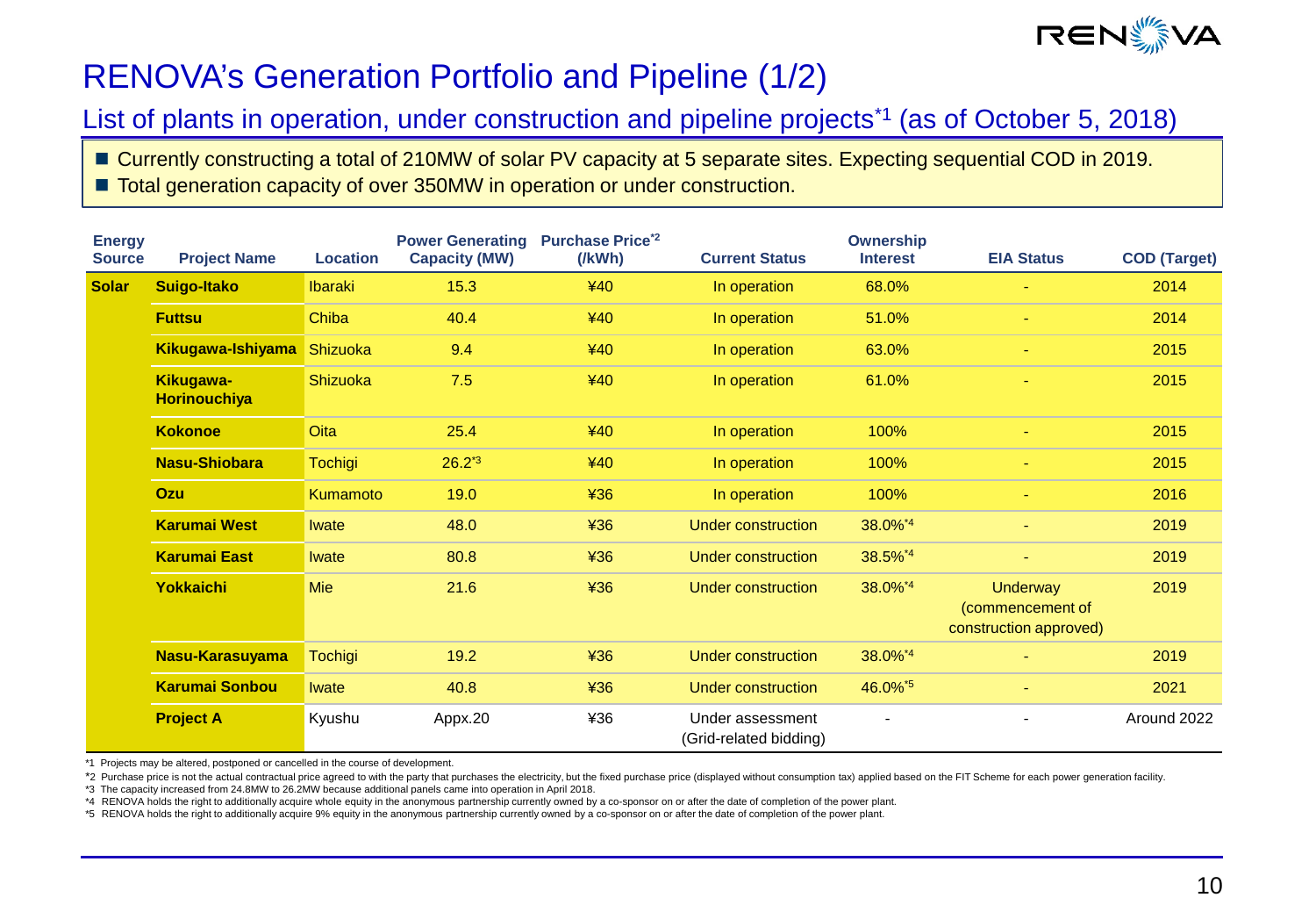

# RENOVA's Generation Portfolio and Pipeline (2/2)

List of plants in operation, under construction and pipeline projects<sup>\*1</sup> (as of October 5, 2018)

**Power**  ■ Successfully developing a portfolio of renewable energy projects across multiple energy types, including the start of construction for the Kanda Biomass Project.

| <b>Energy</b><br><b>Source</b> | <b>Project</b><br><b>Name</b> | Location         | <b>Generating</b><br><b>Capacity</b><br>(MW) | <b>Purchase</b><br>Price <sup>*2</sup><br>$($ /kWh $)$ | <b>Current Status</b>                                        | <b>Ownership</b><br><b>Interest</b> | <b>EIA Status</b> | <b>COD</b> (Target)       |
|--------------------------------|-------------------------------|------------------|----------------------------------------------|--------------------------------------------------------|--------------------------------------------------------------|-------------------------------------|-------------------|---------------------------|
| <b>Biomass</b>                 | <b>URE</b>                    | <b>Akita</b>     | 20.5                                         | ¥32/¥24                                                | In operation                                                 | 35.3%*5                             |                   | 2016                      |
|                                | Kanda <sup>*3</sup>           | Fukuoka          | <b>Appx. 75</b>                              | ¥24/¥32                                                | <b>Under Construction</b>                                    | 43.1%                               |                   | 2021                      |
|                                | <b>Tokushima</b>              | <b>Tokushima</b> | <b>Appx. 75</b>                              | 424/432                                                | Under development                                            |                                     |                   | Around 2022               |
|                                | <b>Omaezaki</b>               | Shizuoka         | Appx. 75                                     | ¥24/¥32                                                | Under assessment                                             |                                     | Underway          | Around 2022               |
|                                | <b>Ishinomaki</b>             | Miyagi           | Appx. 75                                     | ¥24/¥32                                                | Under assessment                                             |                                     | Underway          | Around 2023               |
|                                | <b>Sendai</b>                 | Miyagi           | Appx. 75                                     | ¥24/¥32                                                | Under assessment                                             |                                     | Underway          | Around 2023               |
| <b>Offshorere</b><br>Wind      | Yurihonjo                     | Akita            | Appx. 560                                    | <b>TBD</b>                                             | Under assessment<br>(Grid tendering)                         |                                     | Underway          | Successively from<br>2024 |
| <b>Onshore</b><br><b>Wind</b>  | <b>Abukuma</b>                | Fukushima        | Appx. 150                                    | ¥22                                                    | Under assessment<br>$(Joint)^*$                              |                                     | Underway          | Around 2022               |
|                                | <b>Project B</b>              | Kyushu           | Appx. 50                                     | 421                                                    | Upfront investment                                           |                                     | Underway          | Around 2024               |
| <b>Geothermal</b>              | <b>Minami Aso</b>             | Kumamoto         | <b>TBD</b>                                   | <b>TBD</b>                                             | Upfront investment<br>$\left($ Joint $\right)$ <sup>*4</sup> |                                     |                   | Around 2021               |
|                                | <b>Esan</b>                   | Hokkaido         | TBD                                          | <b>TBD</b>                                             | Upfront investment                                           |                                     |                   | <b>TBD</b>                |

\*1 Development projects may be altered, delayed or cancelled due to development status, progress and comments reflecting environmental impact assessments.

\*2 Purchase price is not the actual contractual price agreed to with the party that purchases the electricity, but the fixed purchase price (displayed without consumption tax) applied based on the FIT Scheme for each power

\*3 Kanda is joint developed project in led by RENOVA, which holds 43.1% of the shares of the SPC as the largest shareholder. Note: we do not have the right to acquire additional equity in the SPC, which is held by four joi

\*4 (Joint) indicates a jointly developed project where another company leads development and promotion.

RENOVA has invested in URE through Sensyu Holdings Co., Ltd., a subsidiary of RENOVA. RENOVA's ownership interest in URE, calculated as the product of RENOVA's ownership interest in Sensyu holdings Co., Ltd., and Sensyu ho Ltd.'s ownership in URE, is 35.3%.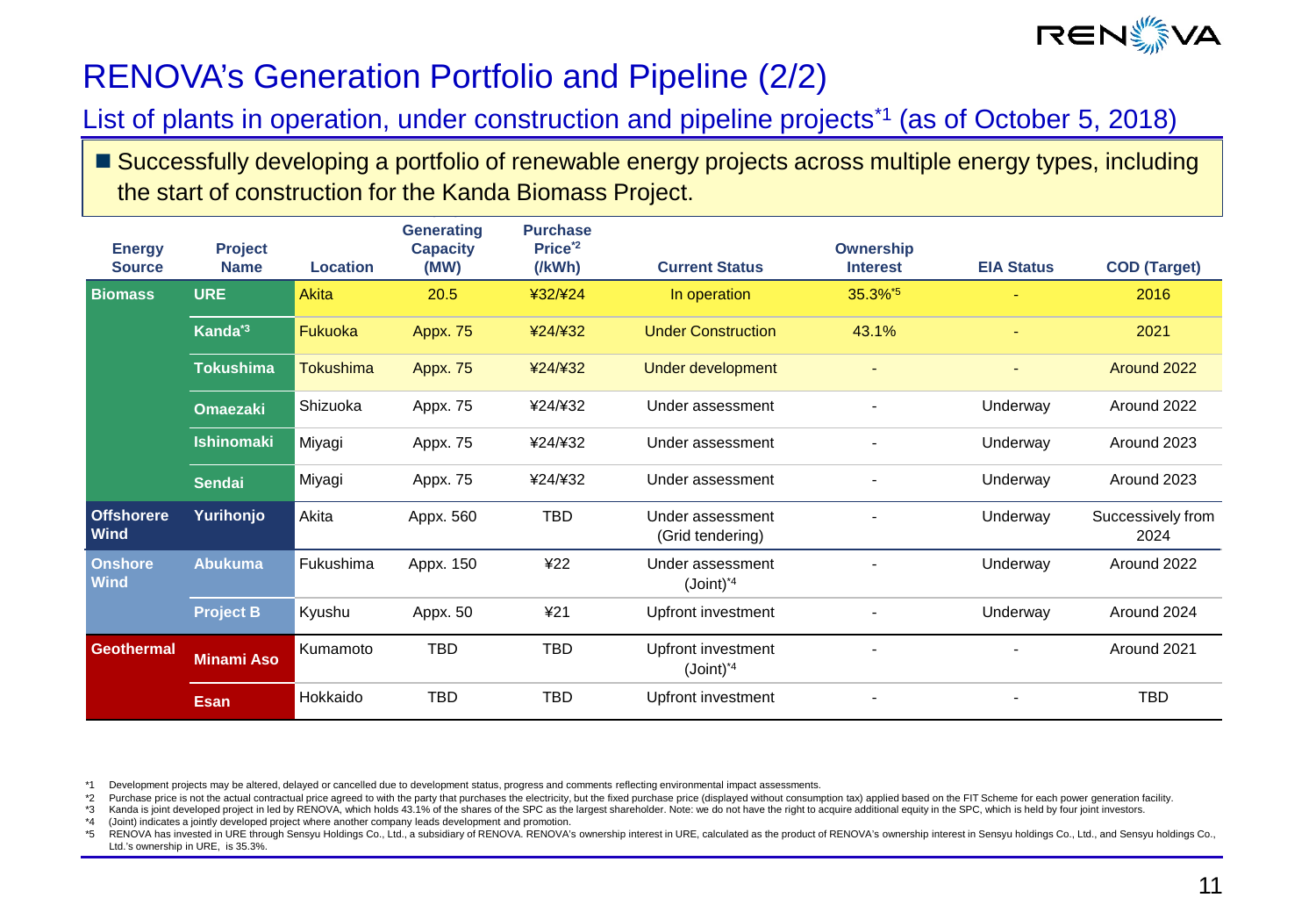

### List of Projects Under Construction\*1

**Projects under construction are expected to achieve COD from March 2019 onwards.** 



\*1 Development projects may be altered, delayed or cancelled due to development status and progress.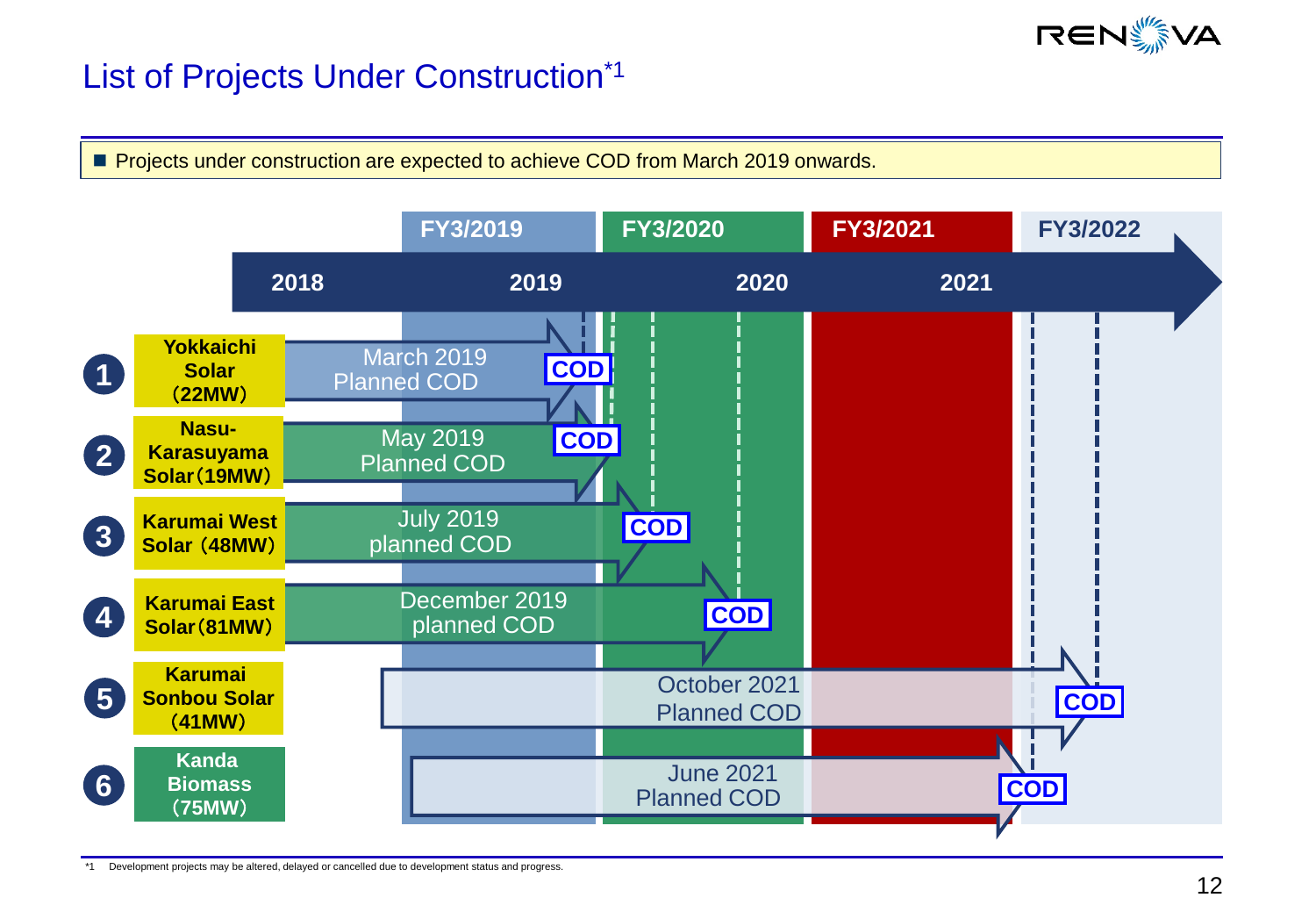# **RENS VA**

# Construction Progress of Yokkaichi Solar (Expected COD March 2019)

### (Yokkaichi, Mie Prefecture)

■ Yokkaichi Solar is the first large-scale PV plant in Mie Prefecture that underwent a full environmental impact assessment.



\*\*1 The capacity is calculated based on module capacity.

13 \*2 This figure includes expenses for facilities related to power generation, buildings, land, land development and financing (including reserves) as well as all expenses incurred before start of operation such as inauguration expenses and consumption taxes.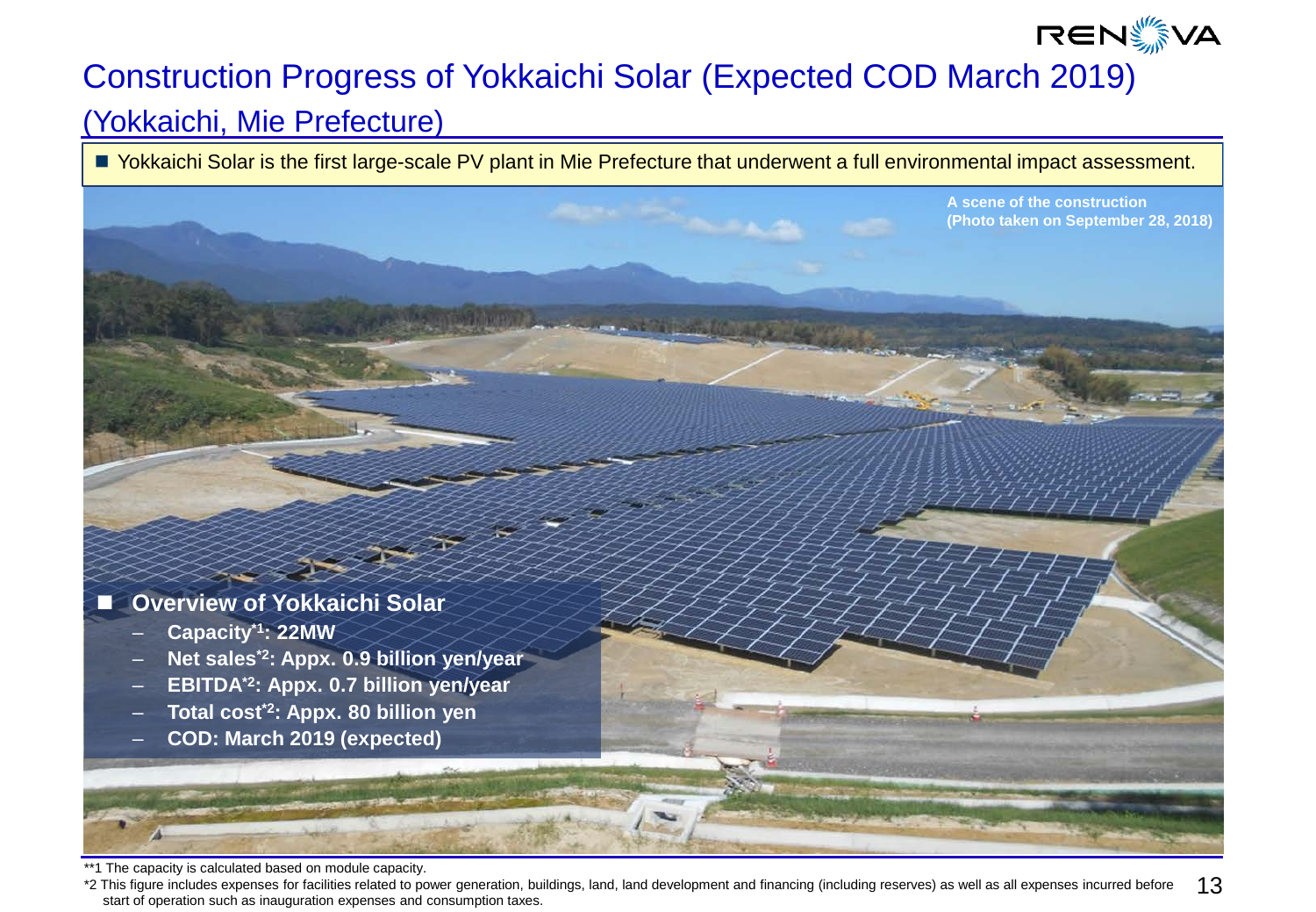

### Development of Biomass Projects

- Construction to begin successively over the next 1-2 years.
- Targeting sequential COD from 2021 onwards.
- Including Akita Biomass (20MW), the total capacity will reach approximately 400 MW.



Including the period of preparation for construction after the financing contract. Development projects may be altered, delayed or cancelled due to development status, progress and comments reflecting environmental impact

\*2 Construction commencement presented in accordance with RENOVA's expected schedule instead of construction commencement dates indicated in the preliminary environmental impact assessments materials.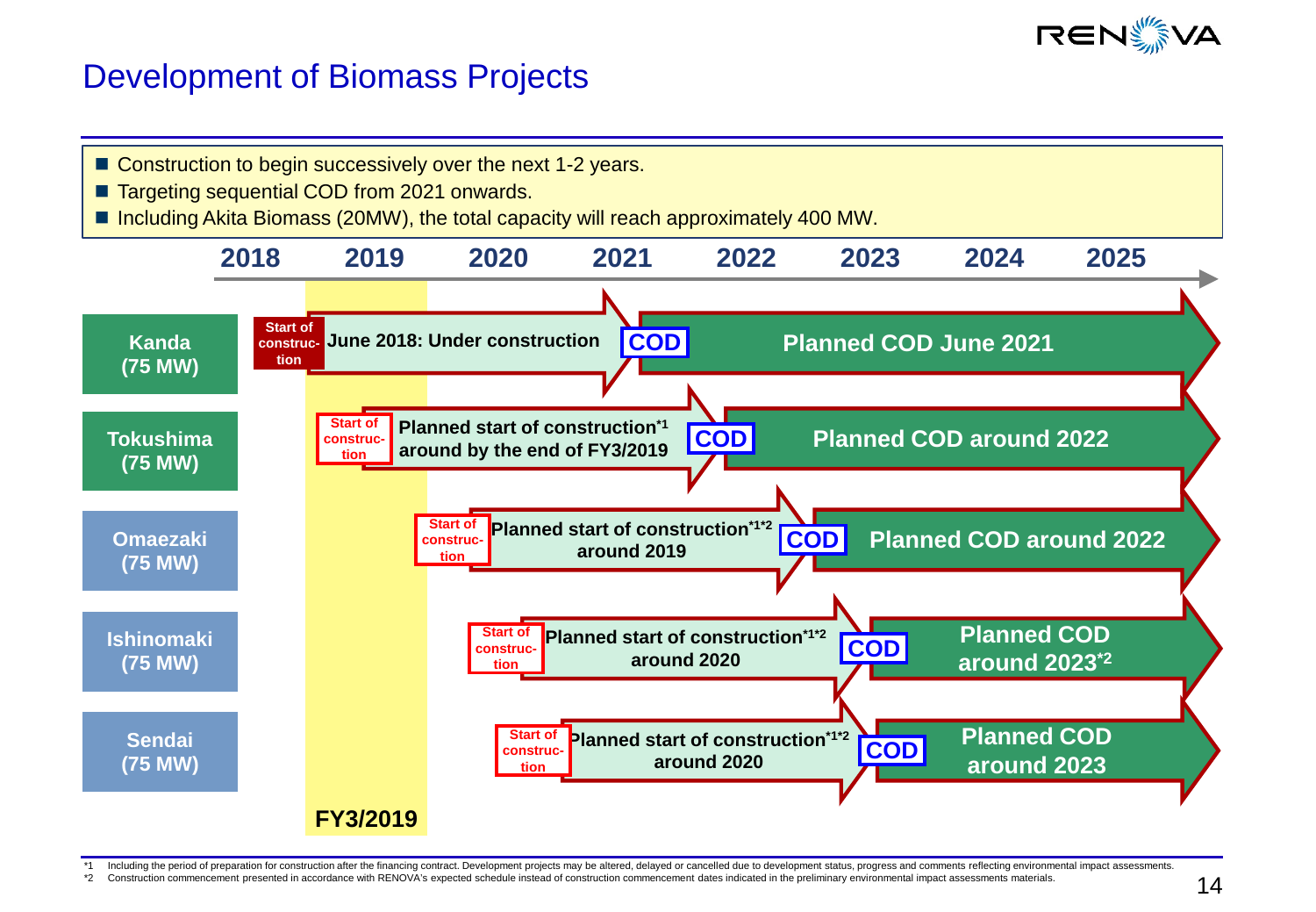

### (Reference) Steady Progress in the Development of Multiple Energy Sources Overview of the Kanda Biomass Project

- Commenced construction on a large-scale biomass project in Kanda-machi, Miyako District, Fukuoka Prefecture in June 2018.
- Recorded a development fee in the first quarter of FY3/2019.
- The Kanda Biomass Project represents RENOVA's first joint development project with Sumitomo Forestry.

| <u>Kanda</u> Biomass Project |                                                                                                                        |  |  |  |
|------------------------------|------------------------------------------------------------------------------------------------------------------------|--|--|--|
| Generation<br>Capacity       | 75 MW                                                                                                                  |  |  |  |
| <b>Main Fuel</b>             | Wood pellets<br>(co-fired with palm kernel shells<br>(PKS) and domestic woodchips)                                     |  |  |  |
| <b>FIT Price</b>             | ¥24/kWh<br>(¥32/kWh for domestic wood<br>biomass)                                                                      |  |  |  |
| <b>COD</b>                   | June 2021 (expected)                                                                                                   |  |  |  |
| <b>Net Sales</b>             | Approx. ¥13 billion per year                                                                                           |  |  |  |
| <b>Total Capex</b>           | Approx. ¥50 billion <sup>*1</sup>                                                                                      |  |  |  |
| <b>LTC</b>                   | 90%                                                                                                                    |  |  |  |
| <b>Main Sponsors</b>         | RENOVA, Inc.<br>(ownership ratio of 43.1% <sup>*2</sup> )<br>Sumitomo Forestry Co., Ltd.<br>(ownership ratio of 41.5%) |  |  |  |



**Joint development project with Sumitomo Forestry as a part of the capital and business alliance with RENOVA**

This figure includes expenses for facilities related to power generation, buildings, land, land development and financing (including reserves) as well as all expenses incurred before start of operation such as inauguration consumption taxes.

RENOVA does not possess a call option to acquire additional equity in the SPC, which is held by the four other joint investors.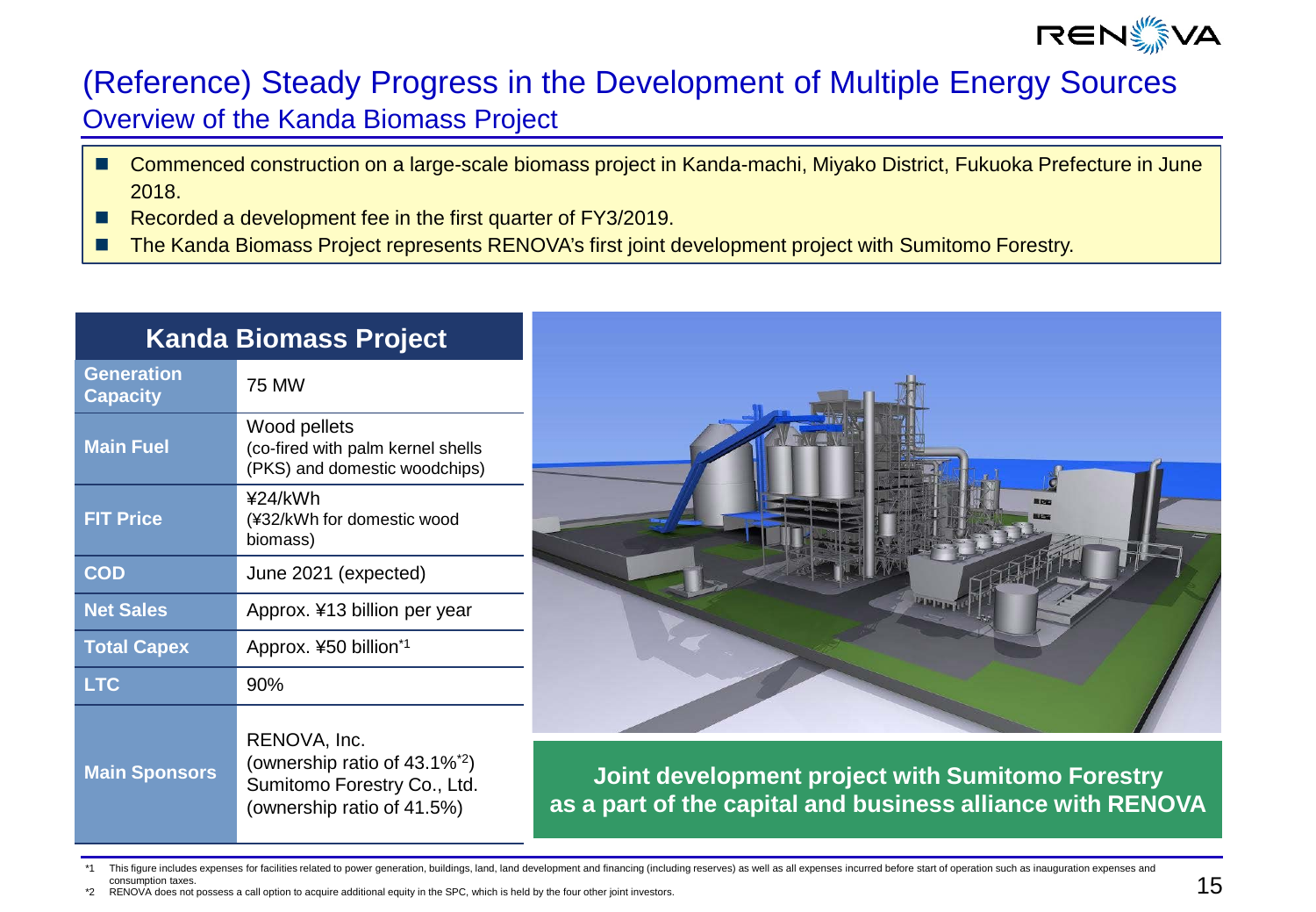# **RENS VA**

# (Reference) Progress of Yurihonjo Large-Scale Offshore Wind Project

### Progress of the project

- **Project proceeding according to schedule. Completed the second seabed survey and installed an additional wind** measurement tower.
- **Participated in Tohoku Electric's grid connection tender at the end of August. Results are expected to be announced by the** end of this year.



### **Project development progress**

- Completed the second seabed survey. Proceeding with wind turbine selection, layout, and preliminary engineering.
- Completed the installation of third and fourth wind measurement towers.
- Completed spring and summer field surveys for EIA.
- Participated in Tohoku Electric's grid connection tender at the end of August. Results are expected to be announced by the end of this year.



\*1. Development projects may be altered, delayed or cancelled due to development status, progress and comments reflecting environmental impact assessments.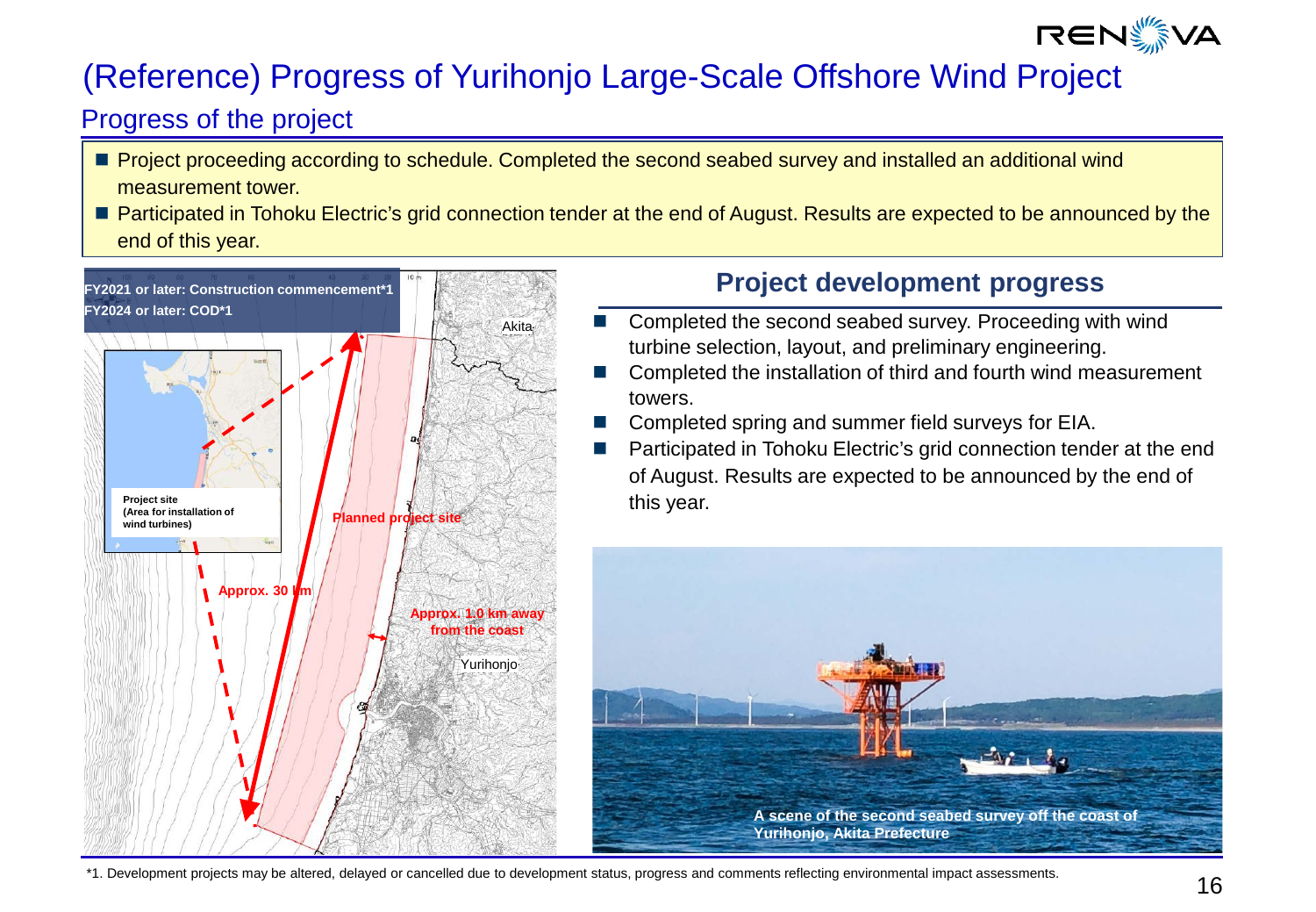# Change of Fiscal Year End and Resulting Consolidated Fiscal Years



**RENS VA**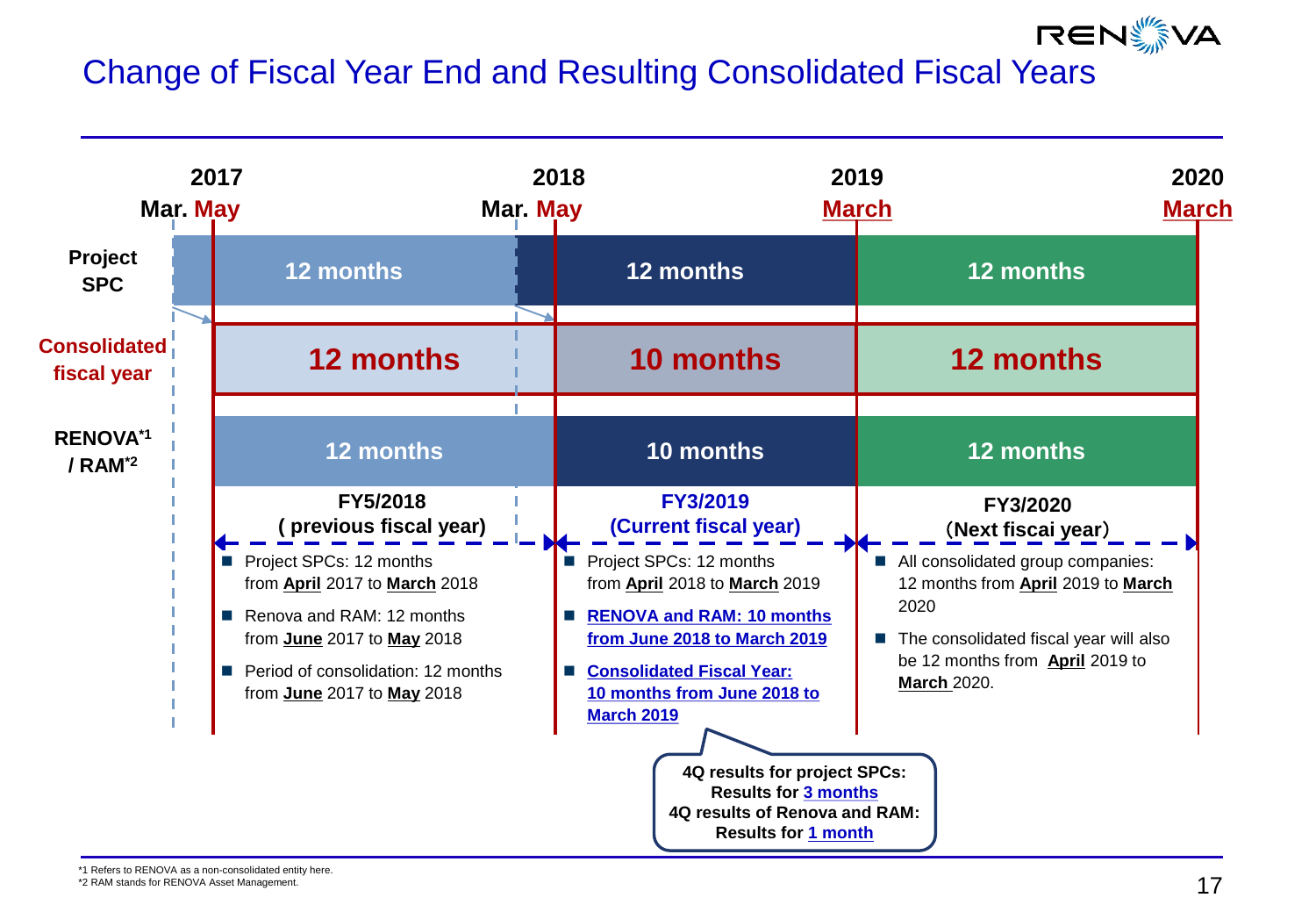

# Outlook for FYE March 2019

#### (Million yen, %)

Expecting growth in net sales and each profit item.

RENOVA intends to continue upfront investment strategy to expand its business.

**FY5/2018 (Actual) FY3/2019 (Outlook) % change Net Sales 11,740 13,000** 10.7% **EBITDA\*1 6,312 6,500** 3.0% *EBITDA margin 53.8% 50.0%* ‐ **Operating profit 3,679 3,700** 0.6% **Ordinary profit 2,055 2,100** 2.2% **Profit 800 900** 12.4% **EPS (yen)\*1 10.8 12.1** 11.6% **ROE\*2 11.1% 11.0%** - ■ Full-year consolidation of URE for FYE 3/2019. ■ Continue upfront investment strategy to fortify pipeline projects and development personnel. Profit figures are expected to remain at levels near those of FYE 5/2018

EPS figures represents basic EPS. EPS for FYE 3/2019 has been calculated assuming that the total number of issued shares will remain unchanged from the total number of issued shares at the end of FYE May 2018.

\*2 For the purpose of calculating ROE, the profit figure for the most recent 12-month period is used, and the equity figure used is the simple average of the values at the beginning of the most recent 12-month period and a month period.

**Forecasts for financial results Remain unchanged**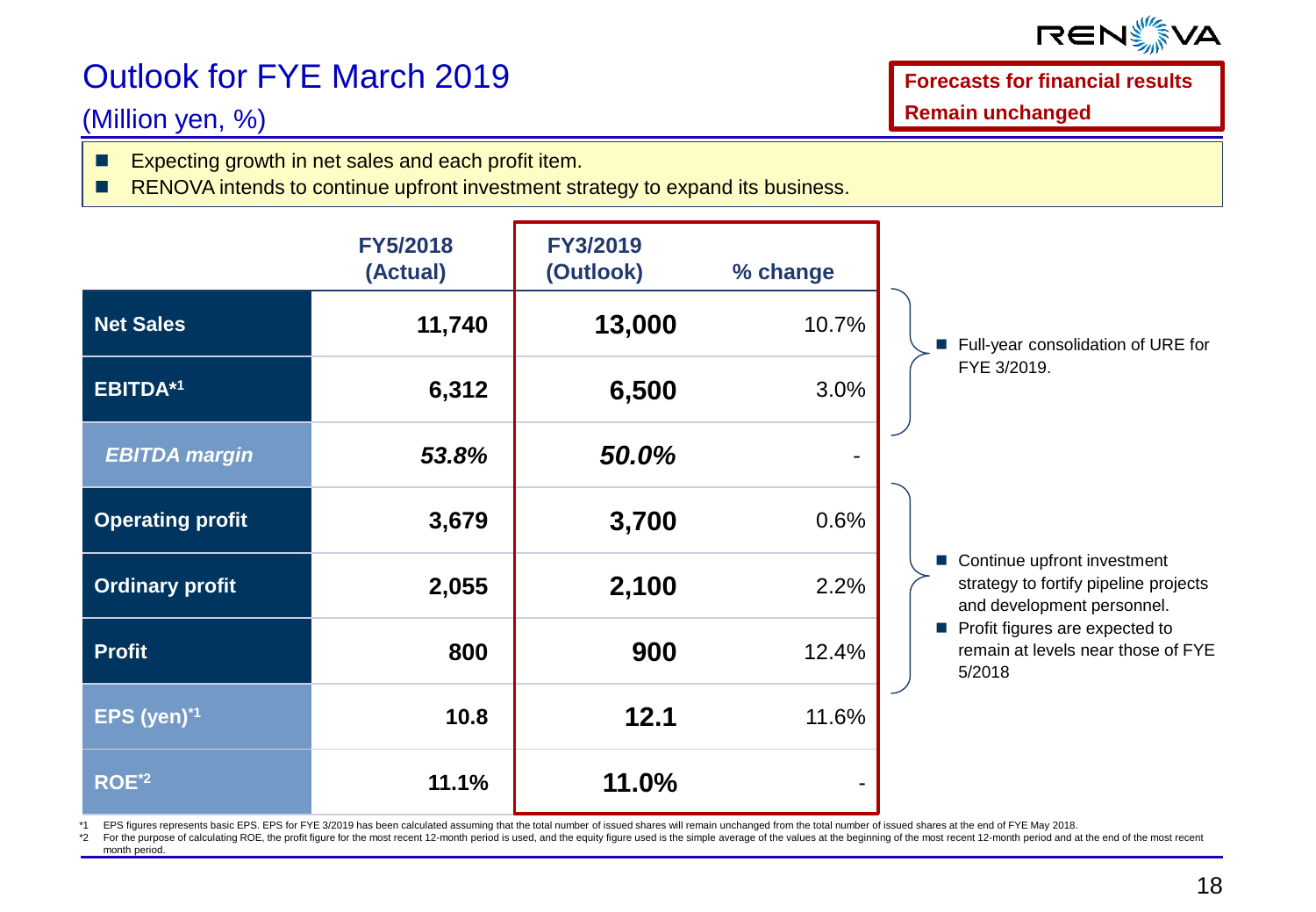

### (Reference) Implementation of Share Splits

**The two share splits are intended to improve share liquidity and expand the investor base through** reduction of the price per share.

|                                 | <b>Split ratio</b> | <b>Total number of shares issued</b> |
|---------------------------------|--------------------|--------------------------------------|
| <b>As of March 31, 2018</b>     | $\blacksquare$     | 18,482,700 shares                    |
| As of May 1, 2018 <sup>*1</sup> | 2 shares for 1     | 36,965,400 shares                    |
| As of September 1, 2018         | 2 shares for 1     | 74,290,800 shares                    |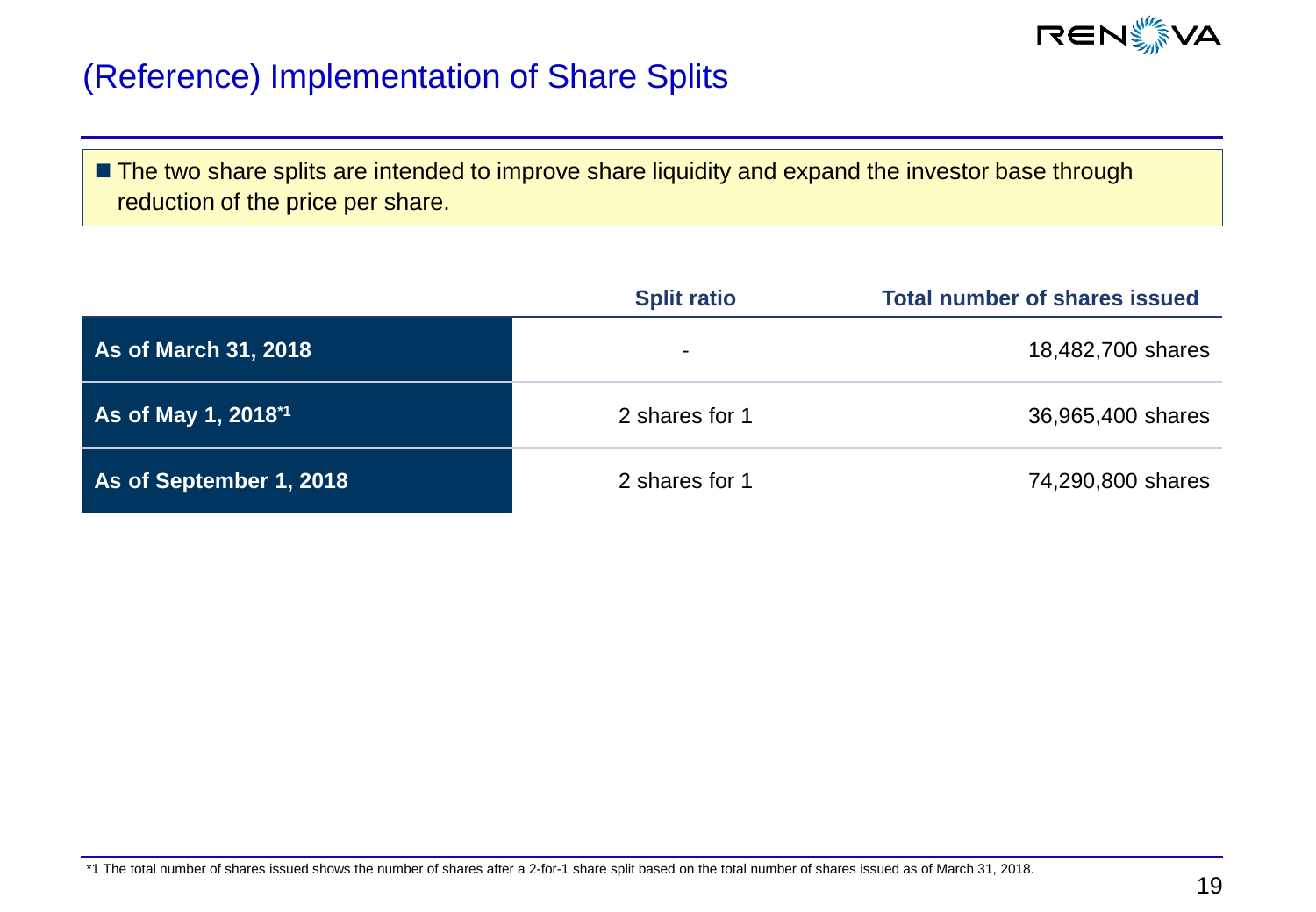

# (Reference) Status of Share Options

### As of September 1, 2018

| <b>Name</b>                                                     | <b>Strike price</b> | <b>Number of shares corresponding</b><br>to the remaining number of<br>share options*1 (shares) | <b>Capital incorporation</b><br>(thousand yen) |
|-----------------------------------------------------------------|---------------------|-------------------------------------------------------------------------------------------------|------------------------------------------------|
| 16th Share options                                              | 78 yen              | 97,600                                                                                          | 3,806                                          |
| 18th Share options                                              | 78 yen              | 254,400                                                                                         | 9,921                                          |
| 19th Share options                                              | 78 yen              | 60,800                                                                                          | 2,371                                          |
| 20th Share options                                              | 97 yen              | 169,600                                                                                         | 8,225                                          |
| 21 <sup>st</sup> Share options                                  | 97 yen              | 228,800                                                                                         | 11,096                                         |
| 22nd Share options                                              | 97 yen              | 198,400                                                                                         | 9,622                                          |
| 23rd Share options                                              | 97yen               | 380,800                                                                                         | 18,468                                         |
| 24th Share options                                              | 97 yen              | 107,200                                                                                         | 5,199                                          |
| 25th Share options                                              | 97 yen              | 768,000                                                                                         | 37,248                                         |
| 26th Share options                                              | 188 yen             | 1,633,600                                                                                       | 153,558                                        |
| 27th Share options                                              | 188 yen             | 1,321,600                                                                                       | 124,230                                        |
| 1 <sup>st</sup> Share remuneration-type<br><b>Share options</b> | 1 yen               | 60,000                                                                                          | 30                                             |
| <b>Total</b>                                                    |                     | 5,280,800                                                                                       | 383,774                                        |
| <b>Dilution*1</b>                                               |                     | 7.1%                                                                                            |                                                |

\*1 The total number of shares issued shows the number of shares reflecting the share split implemented on September 1, 2018.